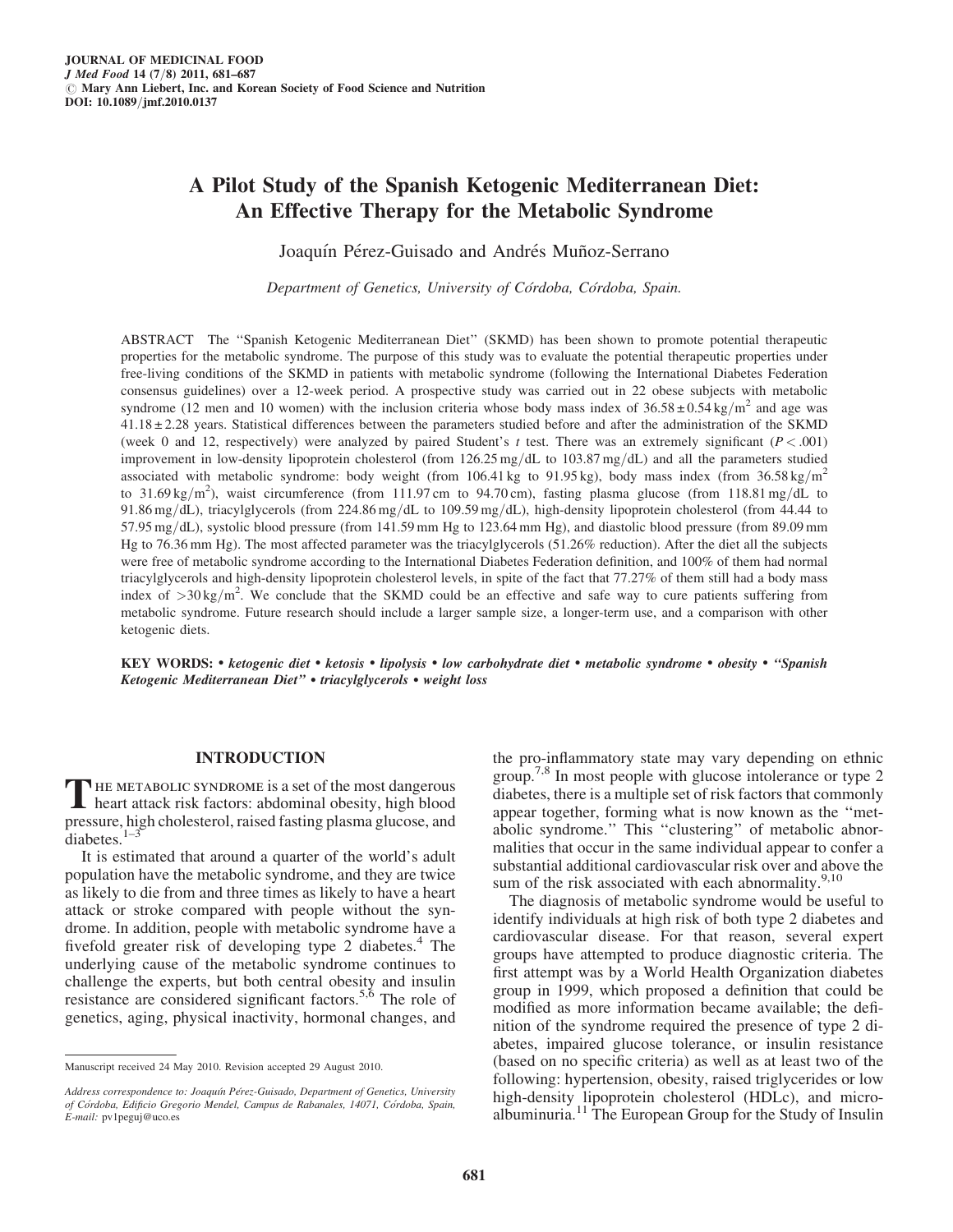Resistance then produced a modification of the World Health Organization criteria; their definition released in the same year required insulin resistance plus two or more of the following: central obesity, with a waist circumference of 94 cm in men and 80 cm in women; dyslipidemia, again which is based on raised triglycerides or low HDLc; hyperglycemia excluding diabetes; and blood pressure  $>140/90$  mm Hg or treatment for hypertension.<sup>12</sup> The National Cholesterol Education Program Adult Treatment Panel III simplified the definition to require three of the following five components: waist circumference  $>102$  cm in men and 88 cm in women; HDLc  $\langle 40 \text{ mg}/dL$  in men and  $<$ 50 mg/dL in women; triglycerides >150 mg/dL, counted as a criterion in addition to HDLc; blood pressure  $>130/85$  mm Hg; and fasting serum glucose  $>110$  (later 100) mg/dL.<sup>13</sup> The problem with the World Health Organization and the Adult Treatment Panel definitions has been their applicability to different ethnic groups, especially as relates to obesity cutoffs. For that reason, the International Diabetes Federation (IDF) consensus group met in 2004, with representatives from the organizations that had generated the previous definitions and members from all IDF regions, and developed a new global definition that includes ethnic groups and would be useful to clinicians worldwide for identifying people at increased risk. Their recommendations are now available (Table 1).<sup>14</sup> We considered this definition as the most appropriate for identifying people with metabolic syndrome in our study.

Ketogenic diets have shown to display healthier properties than conventional high carbohydrate/low fat diets.<sup>15–17</sup> In the same way, the Mediterranean diet has evident health benefits; nevertheless, it is difficult to define which are the healthiest constituents of the Mediterranean diet because it is a very varied diet that can change among the Mediterranean countries. For example, in Spain fish is an important component as well as the olive oil, red wine, and vegetables that are three essential components of such diet in all the countries.18 Combining the concept of protein ketogenic diet and the four essential components of the Spanish Mediterranean diet started the concept of the ''Spanish Ketogenic Mediterranean Diet'' (SKMD). So this diet is a protein ketogenic diet with the incorporation of high doses of virgin olive oil and  $\omega$ -3 fatty acids from fish as the main source of fat, fish as the main source of protein, green vegetables/salads as the main source of carbohydrate, and

moderate red wine intake. Such a diet has been shown to promote potential therapeutic properties for the metabolic syndrome because it is a safe, effective way of losing weight, promoting non-atherogenic lipid profiles, lowering blood pressure, and improving fasting blood glucose levels in healthy obese subjects.<sup>18</sup>

The purpose of this study was to evaluate these potential therapeutic properties under free-living conditions in patients with metabolic syndrome (following the IDF consensus guidelines) over a 12-week period. Therefore, the present study was carried out to demonstrate the changes in body weight, waist circumference, body mass index (BMI), blood pressure, lipid profile, and fasting glucose that might occur after administration of the SKMD throughout the period of study.

## SUBJECTS AND METHODS

### Subjects

A prospective study was carried out at a general medicine consultation in Córdoba, Spain, in 22 overweight subjects with metabolic syndrome (12 men and 10 women) whose BMI and age were  $36.58 \pm 0.54$  kg/m<sup>2</sup> and  $41.18 \pm 2.28$ years, respectively. None of the patients from this study come from our previous study.<sup>18</sup>

Subjects were selected with the cooperation of a database from a medical weight loss clinic. Inclusion criteria were as follows: a diet based on carbohydrate foods (>50% of daily energy intake), achievement of desired weight loss, normal liver and renal function, not to have antecedents of gout or high uric acid, not to have exercise, alcoholic, and smoking habits, not to be pregnant or lactating, BMI  $\geq 30 \text{ kg/m}^2$ , age  $\geq$ 18 years and  $\leq$ 65 years, and not to be taking medication.

We excluded people with exercise habits in order to minimize the potential confusion effect associated with its potential positive impact on the metabolic syndrome. In connection with exercise performance, ketogenic diets are a controversial subject because some authors consider they could affect negatively athletic performance, whereas some studies indicate that the use of ketogenic diets does not imply a limitation in physical activity, with the only exception being reduced performance in anaerobic activities such as weight lifting or sprints. Some authors go even further, showing that ketogenic diets increase performance in aerobic physical activities such as cycling, because the

Table 1. The New International Diabetes Federation Definition for the Metabolic Syndrome

| Component                                    | Value                                                                                                                                                               |  |
|----------------------------------------------|---------------------------------------------------------------------------------------------------------------------------------------------------------------------|--|
| Raised triglycerides                         | $>150 \,\mathrm{mg/dL}$ or specific treatment for this abnormality                                                                                                  |  |
| Reduced high-density lipoprotein cholesterol | $\langle 40 \text{ mg/dL} (1.03 \text{ mmol/L})$ in males $\langle 50 \text{ mg/dL} (1.29 \text{ mmol/L})$ in females or specific<br>treatment for this abnormality |  |
| Raised BP                                    | Systolic BP $\geq$ 130 or diastolic BP $\geq$ 85 mm Hg or specific treatment for this abnormality                                                                   |  |
| Raised fasting plasma glucose                | $>100 \,\mathrm{mg}/dL$ or specific treatment for this abnormality                                                                                                  |  |

According to the new International Diabetes Federation definition, for a person to be defined as having the metabolic syndrome they must have central obesity (body mass index  $>30 \text{ kg/m}^2$  or waist circumference in Europeans for men of  $>94 \text{ cm}$  and for women of  $>80 \text{ cm}$ ) plus any two of the previous factors. BP, blood pressure.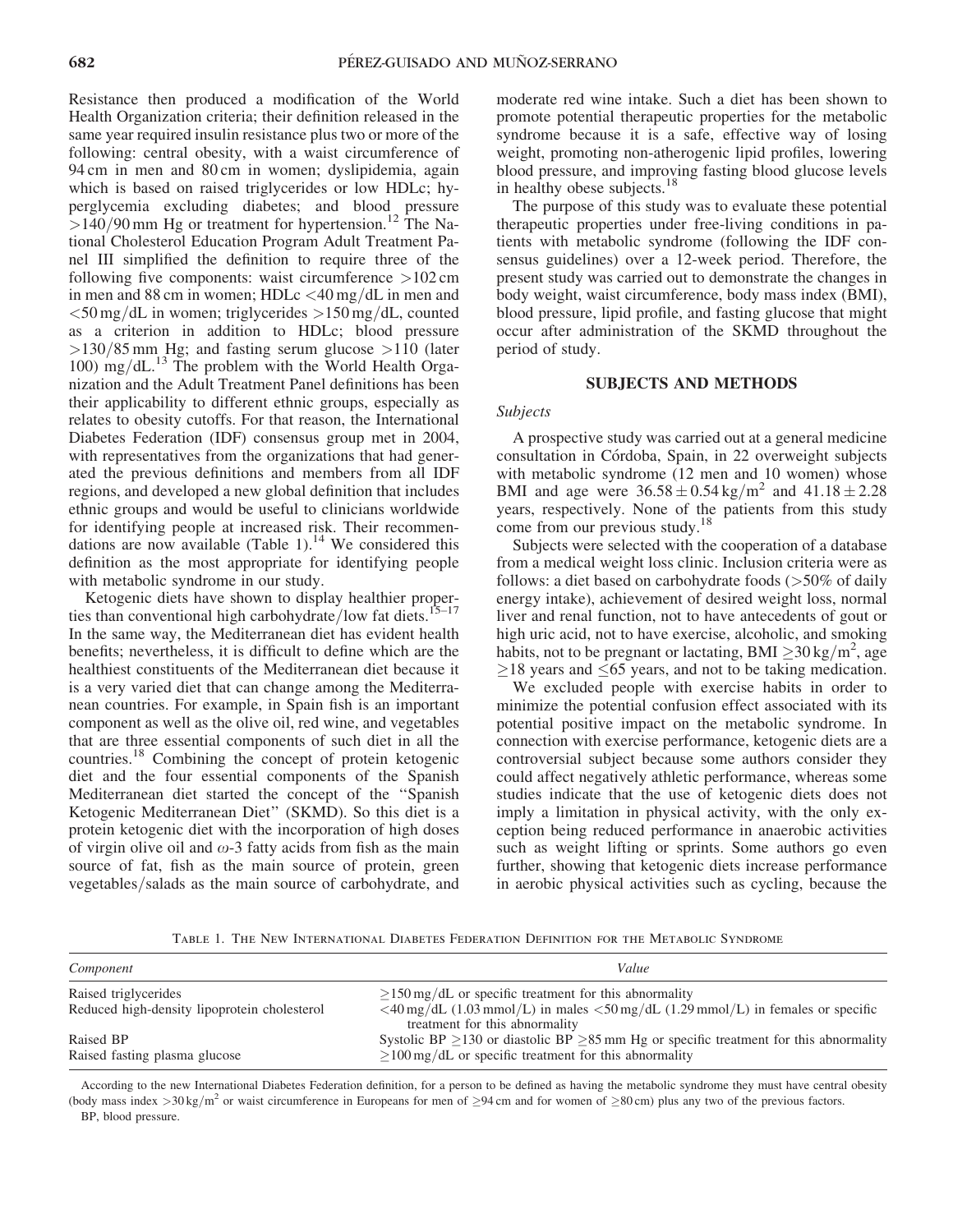organism is better prepared to use fat as a source of energy since a metabolic adaptation occurs in which fat becomes the main source of energy without affecting blood glucose levels; thus a glycolytic metabolism becomes a lipolytic metabolism.15,17,19

Because obesity increases the risk for alterations in hepatocyte function that lead to accumulation of lipid in hepatocytes and hepatomegaly (non-alcoholic fatty liver disease), we consider higher liver transaminase levels as a variant of normality in such obese patients (hepatic transaminases less than or equal to twice normal values [serum glutamic oxaloacetic transaminase and serum glutamic pyruvic transaminase values  $\leq 80$  mU/mL]). Chronic hepatitis B or C was ruled out in such patients by negative serologies. We determined normal renal function as measured by plasma urea nitrogen and plasma creatinine: creatinine  $\leq 1.3$  mg/dL and urea  $\leq 26$  mg/dL. Subjects with the inclusion criteria were selected for eligibility by phone, and 40 eligible subjects were invited to attend an orientation session during the week prior to the study. Patients measured their body's ketosis state every morning by ketone strips. During the study, the participants were phoned by the same person weekly, in order to assure the correct perormance of the protocol and the ketosis state. If the subjects failed to maintain adequate compliance with the clinical trial protocol, they would be dropped from the study.

Subjects received no monetary compensation for their participation and provided a voluntary written consent form before initiating the diet.

The Ethics and Clinical Investigation Committee of the ''Spanish Medical Association of the Proteinic Diet'' approved the study protocol, informed consent form, and subject informational materials. Patient anonymity was preserved.

#### Diet

This protein ketogenic diet was called the SKMD because of the incorporation of virgin olive oil and  $\omega$ -3 fatty acids from fish as the principal sources of fat, moderate red wine intake, green vegetables and salads as the main source of carbohydrates, and fish as the main source of proteins. It was an unlimited calorie diet; nevertheless, subjects were encouraged to consume per day a maximum of 30 g of carbohydrates in the form of green vegetables and salad, a minimum of 30 mL of virgin olive oil, 200–400 mL of red wine, and no limit of the protein block.

Participants were permitted three portions (200 g per portion) of vegetables daily: two portions of salad vegetables (such as alfalfa sprouts, lettuce, escarole, endive, mushrooms, radicchio, radishes, parsley, peppers, chicory, spinach, cucumber, chard, and celery) and one portion of low carbohydrate vegetables (such as broccoli, cauliflower, cabbage, artichoke, eggplant, squash, tomato, and onion). Three portions of salad vegetables were allowed only if the portion of low carbohydrate vegetables was not consumed. Salad dressings allowed were garlic, olive oil, vinegar, lemon juice, salt, herbs, and spices.

The minimum 30 mL of olive oil was distributed as 10 mL per principal meal (breakfast, lunch, and dinner). Red wine  $(200-400 \text{ mL/day})$  was distributed as  $100-200 \text{ mL per}$ lunch and dinner. The protein block was divided in ''fish block'' and ''no fish block'': the ''fish block'' included all the types of fish except larger, longer-living predators (swordfish and shark), and the ''no fish block'' included lean meat, fowl, eggs, shellfish, and cheese. Both protein blocks were not mixed in the same day and were consumed individually during its day under the condition that at least 4 days of the week were for the ''fish block.''

Trans fats (margarines and their derivatives) and processed meats with added sugar were not allowed.

No more than two cups of coffee or tea and at least 3 L of water were consumed each day. Infusions and artificial sweeteners were allowed (saccharin, cyclamate, acesulfame, aspartame, and sucralose), although we recommended avoiding sweeteners.

#### Supplements

Monounsaturated fats from olive oil and  $\omega$ -3 fatty acids from fish are the predominant fats in the Spanish Mediterranean diet. The four most consumed fishes (68.3% of the total fish consumption) during our previous study with the SKMD were salmon, mackerel, sardine, and trout. We estimated during the first 4 weeks of this study that the average edible fish consumption per subject during the ''fish block'' day was approximately  $1.12 \pm 0.41$  kg/day. With these results we estimated that the  $\omega$ -3 intake during the "fish" block" day was approximately  $14.56 \pm 5.37$  g/day. In order to assure a high intake of  $\omega$ -3 fatty acids every day, the day of the "no fish block" were given 9 g of  $\omega$ -3 salmon oil (three capsules of 1 g, 3 times a day).

Micronutrients (vitamins and minerals) were given daily to each subject in the form of two tablets of a polyvitamin– mineral supplement and one tablet of calcium carbonate (1,500 mg). Each tablet of the polyvitamin–mineral supplement contained the following: vitamin A,  $680 \mu$ g;  $\beta$ carotene, 720  $\mu$ g; vitamin D, 5  $\mu$ g; vitamin E, 10 mg; vitamin C, 60 mg; vitamin B1, 1.4 mg; vitamin B2, 1.6 mg; vitamin B6, 2 mg; folic acid,  $200 \mu$ g; vitamin B12, 1  $\mu$ g; niacin, 18 mg; biotin,  $150 \mu$ g; pantothenic acid, 6 mg; vitamin K,  $30 \mu$ g; calcium, 120 mg; potassium, 40 mg; phosphorus,  $126.3 \mu$ g; iron, 8 mg; magnesium, 45 mg; copper, 0.9 mg; zinc, 8 mg; manganese,  $1.8$  mg; iodine,  $75 \mu$ g; molybdenum,  $45 \mu$ g; boron, 70  $\mu$ g; chlorine, 21 mg; chromium, 25  $\mu$ g; molybdenum, 45  $\mu$ g; nickel, 5  $\mu$ g; selenium, 55  $\mu$ g; silicon, 3 mg; tin, 10  $\mu$ g; and vanadium, 10  $\mu$ g.

#### Measurements

Subjects' weight, adverse effects, waist circumference, and systolic/diastolic blood pressure were measured at weeks 0, 4, 8, and 12, at the same time (depending on the subject) and using always the same digital scale (model 703, Seca, Hamburg, Germany), side effects questionnaire, tape measure, and mercury sphygmomanometer (model 03-225, Labtron, Colonia, NJ, USA), respectively. The side effects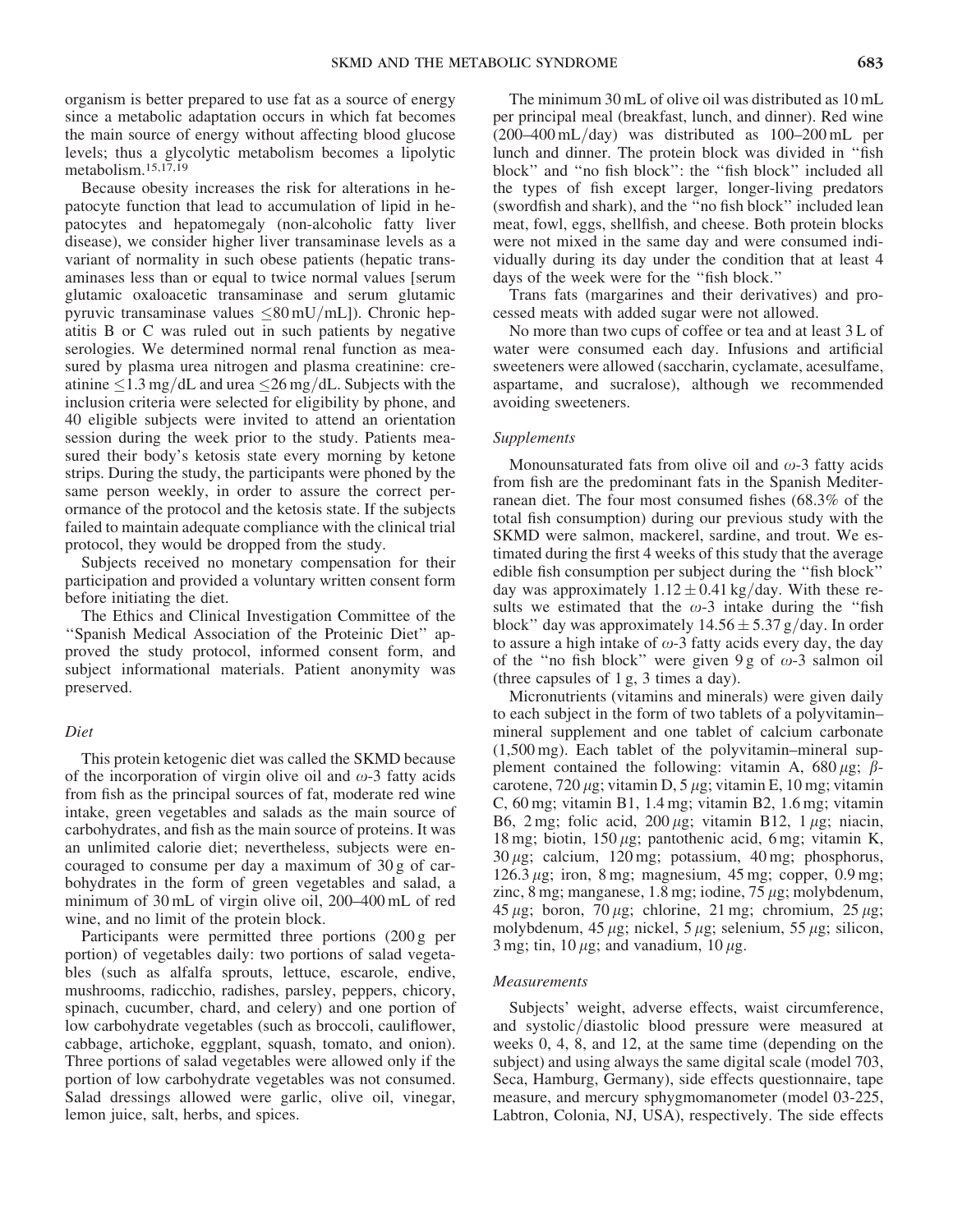questionnaire was a checklist of side effects commonly mentioned during weight loss studies. If the patient was worried about any side effect during the study, a telephone number was given to report it.

Fasting venous blood samples were collected at weeks 0 and 12 for HDLc, triacylglycerol, and glucose. Venous blood samples for glucose, lipid, and lipoprotein analysis were collected into EDTA-containing  $(1 g/L)$  tubes from all subjects after a 12-hour overnight fast at the beginning of the study and at the end of each dietary period. Plasma was obtained by low-speed centrifugation for 15 minutes at  $4^{\circ}$ C within 1 hour of venipuncture. Plasma triacylglycerol levels were determined by enzymatic techniques. HDLc was determined after precipitation with phosphotungstic acid. Plasma glucose was measured by the glucose oxidase method. To reduce interassay variation, plasma was stored at  $-80^{\circ}$ C and analyzed at the end of the study.

#### Statistical analysis

Statistical differences between the parameters before and after administration of the SKMD (week 0 and 12) were analyzed by paired Student's t test with SPSS version 12.0 (SPSS Inc., Chicago, IL, USA) and are expressed as mean  $\pm$  SEM values. The parameters studied were as follows: weight, waist circumference, BMI, systolic blood pressure, diastolic blood pressure, LDLc, HDLc, triacylglycerol, and glucose. Before the Student's t test, Kolmogorov–Smirnov and Shapiro–Wilk tests were used for testing normality, and the assumption of homoscedasticity was determined with the Snedecor F-test.

## **RESULTS**

### Subject attrition

Of the 26 individuals who started the study, data collected from 22 subjects were used in the final analysis. Data were not used from four subjects: three subjects were withdrawn for failure to maintain adequate compliance with the clinical trial protocol, and one subject was lost to follow-up.

#### Parameters analyzed

Normal distribution and the assumption of homoscedasticity were verified. As there were no significant differences in male and female subjects in all the parameters examined  $(P > .05)$ , the data from men and women in each group are pooled and presented together. The changes in all the parameters studied are shown in Table 2.

There was an extremely significant  $(P < .001)$  improvement in low-density lipoprotein cholesterol (from  $126.25 \text{ mg}/dL$  to  $103.87 \text{ mg}/dL$ ) and all the parameters studied associated with the metabolic syndrome (Table 2): body weight (from 106.41 kg to 91.95 kg), BMI (from  $36.58 \text{ kg/m}^2$  to  $31.69 \text{ kg/m}^2$ ), waist circumference (from 111.97 cm to 94.70 cm), fasting plasma glucose (from 118.81 mg/dL to 91.86 mg/dL), triacylglycerols (from  $224.86$  mg/dL to  $109.59$  mg/dL), HDLc (from  $44.44$  to  $57.95$  mg/dL), systolic blood pressure (from 141.59 mm Hg to 123.64 mm Hg), and diastolic blood pressure (from 89.09 mm Hg to 76.36 mm Hg). The most affected parameter was the triacylglycerols (51.26% reduction). The percentages of patients with pathological values of metabolic syndrome according to the new IDF definition were as follows: 77.27% for BMI, 63.64% for waist circumference, 13.64% for fasting plasma glucose, 0% for triacylglycerols, 0% for HDLc, 22.73% for systolic blood pressure, and 9.09% for diastolic blood pressure. After the diet all the subjects were free of metabolic syndrome according to the IDF definition, and 100% of them had normal triacylglycerol and HDLc levels, in spite of the fact that 77.27% of them still had a BMI of  $>$  30 kg/m<sup>2</sup>.

Adverse effects ( $n = 8$  [36.36% of patients]) were slight, and most of them (75%) appeared and disappeared at the first week of the study. The most common symptoms experienced were asthenia (87.85%), headache (62.5%), constipation (50.1%), sickness (25%), diarrhea (25%), and insomnia (25%).

#### DISCUSSION

Low carbohydrate diets are, from a practical and physiological point of view, a much more effective way of losing

Table 2. Changes in Levels of Parameters Associated with the Metabolic Syndrome Before and After the Spanish Ketogenic Mediterranean Diet

| Parameter                     | Week 0                     | Week 12                    |
|-------------------------------|----------------------------|----------------------------|
| Weight (kg)                   | $106.41 \pm 2.38$          | $91.95 \pm 2.22$           |
| BMI $(kg/m^2)$                | $36.58 \pm 0.54$ (100%)    | $31.69 \pm 0.54$ (77.27%)  |
| Waist circumference (cm)      | $111.97 \pm 2.49$ (100%)   | $94.70 \pm 2.58$ (63.64%)  |
| Glycemia $(mg/dL)$            | $118.81 \pm 1.43$ (100%)   | $91.86 \pm 1.45$ (13.64%)  |
| Triacylglycerols $(mg/dL)$    | $224.86 \pm 9.04$ (95.45%) | $109.59 \pm 2.68$ (0%)     |
| $HDLc$ (mg/dL)                | $44.44 \pm 1.19$ (59%)     | $57.95 \pm 1.04$ (0%)      |
| $SBP$ (mm $Hg$ )              | $141.59 \pm 1.81$ (95.45%) | $123.64 \pm 1.71$ (22.73%) |
| $DBP$ (mm $Hg$ )              | $89.09 \pm 1.03$ (90.91%)  | $76.36 \pm 1.06$ (9.09%)   |
| Patients with MS $[n \ (\%)]$ | $22(100\%)$                | $0(0\%)$                   |

Data are mean  $\pm$  SEM values (percentage of patients with pathological values of the metabolic syndrome (MS) according to the new International Diabetes Federation definition). The P value was extremely significant  $(P < .001)$  in all the parameters studied.

BMI, body mass index; DBP, diastolic BP; HDLc, high-density lipoprotein cholesterol; SBP, systolic BP.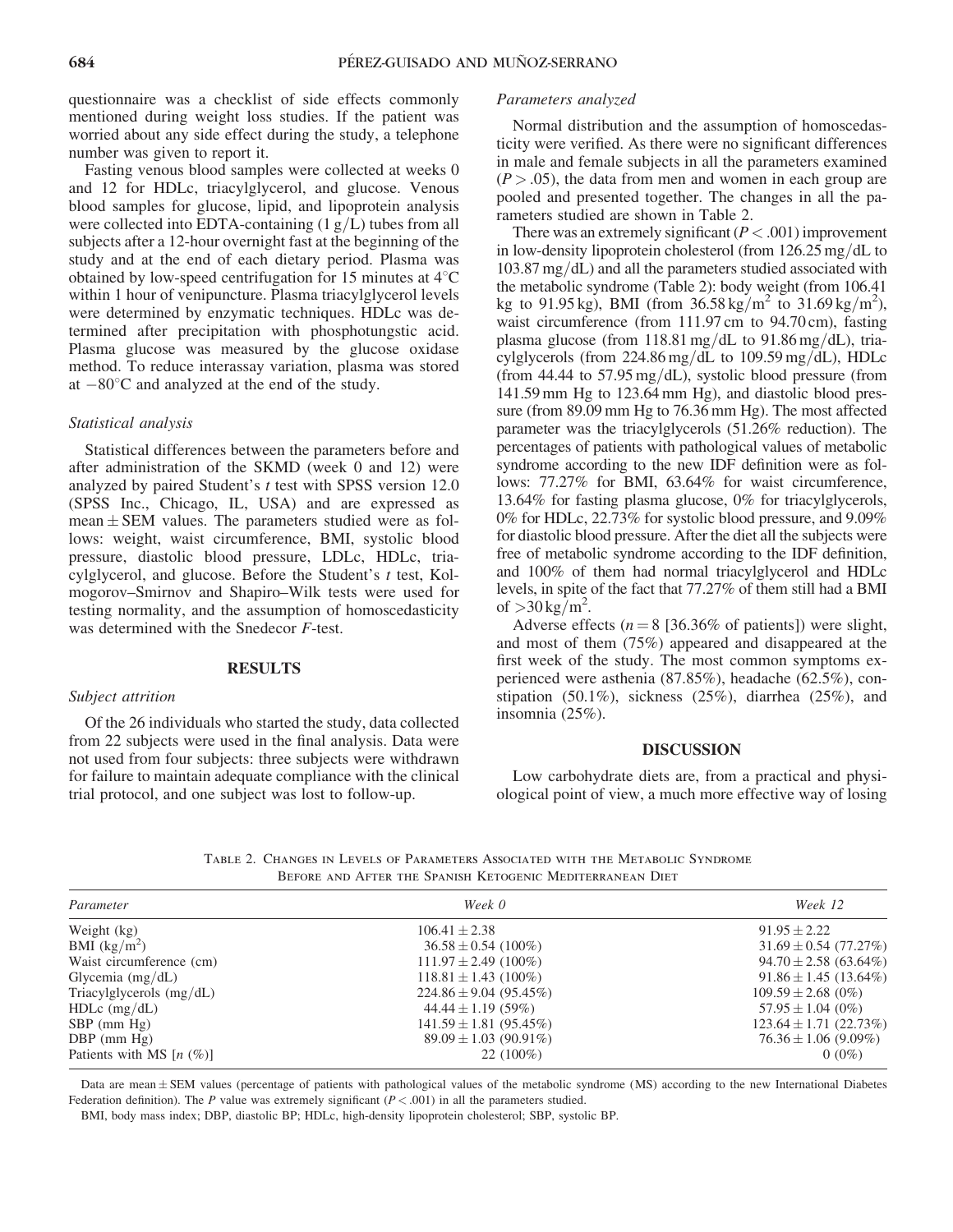weight. Such diets provide metabolic advantages; for example, they help to preserve muscle mass, reduce appetite, diminish metabolic efficiency, induce metabolic activation of thermogenesis, and favor increased fat loss.<sup>15,16</sup> These diets are also healthier because they promote a non-atherogenic lipid profile, lower blood pressure, and decrease resistance to insulin with an improvement in blood levels of glucose and insulin.<sup>15,17</sup> The low carbohydrate diet called SKMD has shown therapeutic properties in obese subjects (weight loss, lipid profile, blood pressure, and fasting blood glucose levels) that have been attributed to the synergic effect between the high protein ketogenic nature of the diet and its richness in virgin olive oil, fish, vegetables, and red wine.<sup>18</sup> In this 12-week diet intervention study, the SKMD resulted in an extremely significant reduction in all the parameters associated with the metabolic syndrome. Following the IDF criteria, 100% of the patients were cured of the metabolic syndrome in spite of the fact that 77.27% of them still had a BMI over  $30 \text{ kg/m}^2$  due to the short term of the study. If we consider the results taken in conjunction with the fact that the scientific literature demonstrates that the basic components of the SKMD are effective ways to improve or even treat the metabolic syndrome, we can state that the components of the SKMD may exert a synergic effect indeed. Our statement is founded in the following findings:

- 1. Carbohydrate restriction improves all of the features of metabolic syndrome, and these beneficial effects do not require weight loss. $20,21$  This may explain why all the patients of our study were cured of the metabolic syndrome in spite of the fact that 77.27% of them still had a BMI over  $30 \text{ kg/m}^2$ . Similarly, carbohydrate restriction improves the markers of metabolic syndrome in normal subjects, patients with metabolic syndrome, and those with diabetes.<sup>20,21</sup> This is not strange if we consider that the ketogenic diet improves glycemic control in patients with type 2 diabetes such that diabetes medications can be discontinued or reduced.<sup>22</sup> In ad libitum comparisons low carbohydrate diets do better than low fat diets for weight loss and metabolic syndrome, substitution of protein for carbohydrate improves metabolic syndrome, and, in contrast, explicit low fat/high carbohydrate interventions exacerbate the metabolic syndrome.<sup>20</sup> For that reason, some authors consider that the metabolic syndrome might be seen as a generalization of the carbohydrate intolerance that characterizes frank diabetes and should be defined as those physiologic markers that respond to reduction in dietary carbohydrate.<sup>20,21</sup> Nevertheless, we have to clear up that this is may be due to modern diets that are in the context of western omnivorous diets high in carbohydrates because vegetarian and vegan diets also offer significant benefits for the metabolic syndrome<sup>23</sup> and type 2 diabetes.<sup>24</sup>
- 2. Although some authors have not found<sup>25</sup> a relationship between adherence to the Mediterranean diet and lower metabolic syndrome prevalence, some compo-

nents of such traditional Mediterranean diets have shown an inverse association with metabolic syndrome and its components.25 In fact, it has been suggested that not all the components of the Mediterranean diet are likely to provide the same level of protection. $^{26}$  In this sense, only some components of the Mediterranean diet might be considered as medicinal agents for the metabolic syndrome. From all these components, the four components of the Mediterranean diet in Spain used in this study exert these anti–metabolic syndrome properties: virgin olive oil,<sup>25,27–30</sup> fish oil–derived  $\omega$ -3 fatty acids,<sup>29,31–34</sup> vegetables/salad,<sup>25,29</sup> and moderate red wine consumption.<sup>25,27,35–38</sup>

## Explanations and suggestions

We recognize several limitations of our study that may have influenced the study findings:

- 1. The study sample is small (22 subjects).
- 2. This is not a random population study, because subjects were selected for eligibility, and their eligibility was related with their compliance to the diet.
- 3. Although this diet is pretty similar to the ''Paleolithic diet,'' we thought that it should be more correct to call it the ''SKMD'' because the pillars of this diet are virgin olive oil, fish, red wine, and vegetables, all them defined as essential components of the Spanish Mediterranean diet. This was properly explained at the Introduction. Thus, it is a Spanish Mediterranean diet without components that block the ketosis state. For that reason the name ''SKMD'' is used here. We thought that the Paleolithic diet was less appropriate because of the presence of red wine and dairy products. Moreover, the Paleolithic diet could include berries, fruit, nuts, and other components (if the season is favorable for this kind of food) that could block the ketosis state. So, the Paleolithic diet is not always ketogenic, in spite of the fact that it could be.
- 4. Once the patient has achieved our goals (weight loss and analytical parameters), the diet is less restrictive regarding carbohydrate intake, being easier to adhere to and more similar to the Paleolithic diet, but preserving the pillars of the ''SKMD.'' For that reason it could be called the ''Spanish Mediterranean Paleolithic diet.'' The components will be added to this diet progressively and according to this order under strict control by the physician: all kind of vegetables without restriction (except high glycemic or load index tubers), nuts, berries or fruits, yogurt, milk, and legumes. Products with added carbohydrates (any kind of sugar, maltodextrin, starch, syrup, flour, etc.) will not be allowed. Forbidden tubers could be included from time to time, and cereals or their derivatives occasionally or never. The components will be added weekly or monthly, according to the patient's tolerance. Thus, there are patients who require the ''SKMD'' (with no tolerance to carbohydrates) continuously and others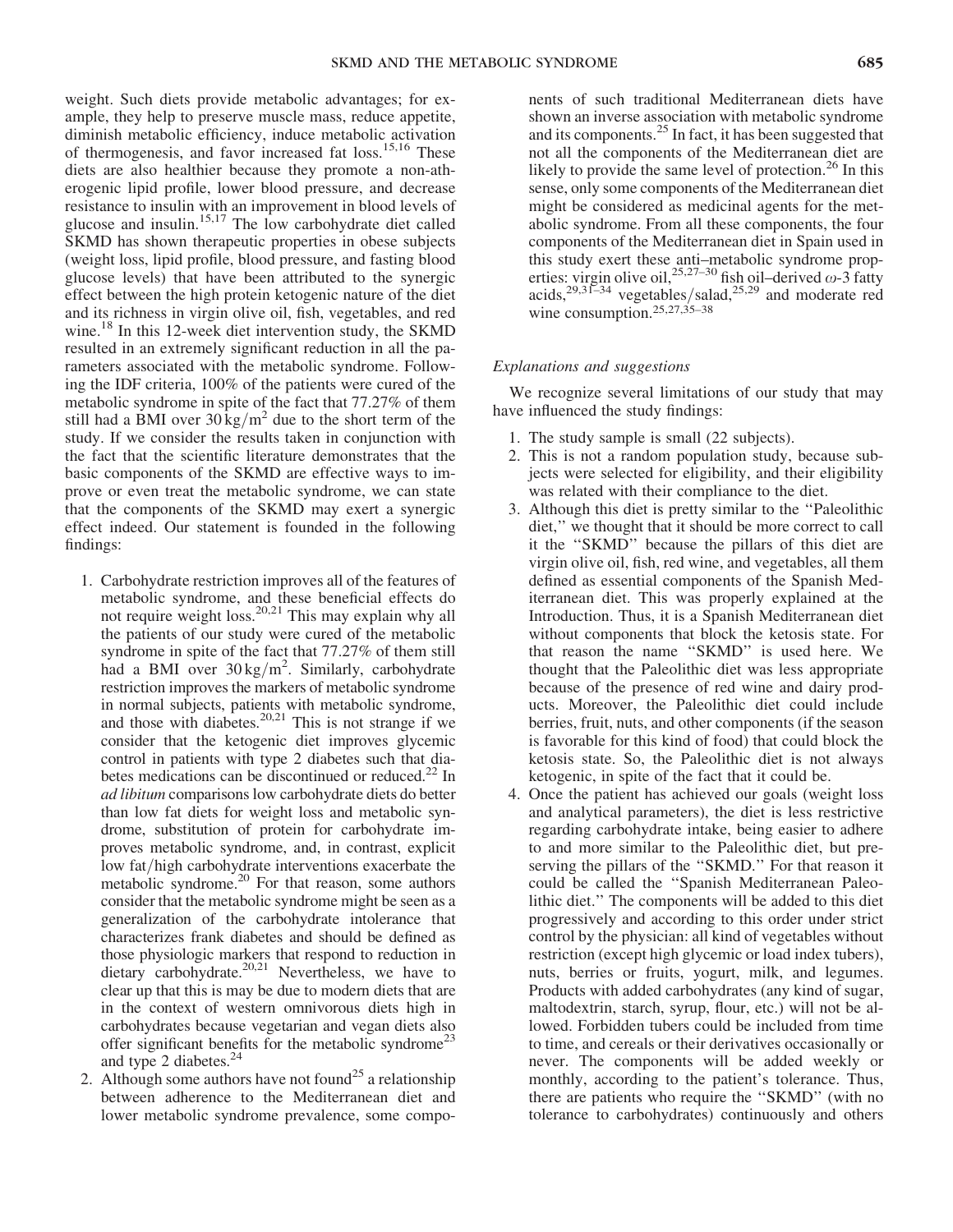who will tolerate legumes even three times a week and some pieces of fruit daily.

- 5. Weight loss may be related with improvement in all parameters that were studied, although 77.27% of the subjects still had a BMI of  $>30 \text{ kg/m}^2$ , a criterion that is considered central obesity for the metabolic syndrome. And, as we said, the new IDF definition considers central obesity as the most important and necessary parameter for the diagnosis of metabolic syndrome. Keeping in mind the 77.27% of patients who still have central obesity, we do not know the real role of the weight loss for these results.
- 6. We did not take into consideration calorie intake before and after the 12 weeks. Although it is known that an equal number of calories are ingested, ketogenic diets are more effective for achieving fat loss than the conventional high carbohydrate/low fat diets, $15,16$ we do not know if our patients take in less food and fewer calories, and if it is the case, this would be correlated with weight reduction and better cardiovascular parameters.
- 7. Although the effect of vitamins is not clear, especially in short interventions, their possible contribution to better cardiovascular parameters should be possible.
- 8. Calcium plus vitamin D supplementation has shown a potential anti-obesity role, $39$  so its potential contribution to the weight loss in our study should be possible. A drawback that has been attributed to high protein diets is that they have a negative effect on the calcium metabolism and are therefore damaging in relation to bone density. There are conflicting studies that state that the consumption of high levels of protein does not affect bone density negatively, that, in contrast, the consumption of low levels of protein has a negative impact on older people's bone density, and that an increase in animal protein intake to  $1.55 \frac{g}{kg}$ of body weight/day has a beneficial effect on the bone mass of older people. Moreover, no link has been found between the consumption of proteins/phosphorus and calcium absorption efficiency, and also the negative effect on bone mass can be avoided when proteins levels are very high, by consuming 20 mg of calcium/g of protein consumed.<sup>15,17</sup> Having in mind the short duration of this study, the calcium plus vitamin D supplementation we added, and the cheese consumption that was allowed, we supposed bone density would not be a problem in this study.
- 9. Our study has no control groups to consider the interaction between the components of the SKMD. There is no way to say if the healthy results are due to the ketogenic nature of the diet, the virgin olive oil, the red wine, the higher fish intake, the higher salad intake, or a synergic effect between these components.

All these limitations should be known and accordingly considered by further trials.

We conclude that the SKMD could be an effective and safe way to cure patients suffering from the metabolic syndrome. Future research should include a larger sample size, a longerterm use, and a comparison with other ketogenic diets.

## ACKNOWLEDGMENTS

The authors thank the men and women who participated in this investigation.

## AUTHOR DISCLOSURE STATEMENT

No competing financial interests exist.

### **REFERENCES**

- 1. Alberti KG, Zimmet P, Shaw J; IDF Epidemiology Task Force Consensus Group: The metabolic syndrome—a new worldwide definition. Lancet 2005;366:1059–1062.
- 2. Alberti KG, Zimmet P, Shaw J: Metabolic syndrome—a new world-wide definition. A consensus statement from the International Diabetes Federation. Diabet Med 2006;23:469–480.
- 3. Diabetes, the metabolic syndrome and the epidemic of cardiovascular disease. Diabetes Voice Special Issue, May 2006, 51. www.diabetesvoice.org/files/attachments/article\_413\_en.pdf (accessed February 9, 2010).
- 4. Stern M, Williams K, Gonzalez-Villalpando C, Hunt KJ, Haffner SM: Does the metabolic syndrome improve identification of individuals at risk of type 2 diabetes and/or cardiovascular disease? Diabetes Care 2004;27:2676–2681.
- 5. Hu G, Qiao Q, Tuomilehto J, Eliasson M, Feskens EJ, Pyörälä K: Plasma insulin and cardiovascular mortality in non-diabetic European men and women: a meta-analysis of data from eleven prospective studies. The DECODE Insulin Study Group. Diabetologia 2004;47:1245–1256.
- 6. Carr DB, Utzschneider KM, Hull RL, Kodama K, Retzlaff BM, Brunzell JD, Shofer JB, Fish BE, Knopp RH, Kahn SE: Intraabdominal fat is a major determinant of the National Cholesterol Education Program Adult Treatment Panel III criteria for the metabolic syndrome. Diabetes 2004;53:2087–2094.
- 7. Saad MF, Lillioja S, Nyomba BL, Castillo C, Ferraro R, De Gregorio M, Ravussin E, Knowler WC, Bennett PH, Howard BV: Racial differences in the relation between blood pressure and insulin resistance. N Engl J Med 1991;324:733–739.
- 8. Anderson PJ, Critchley JAJH, Chan JCN, Cockram CS, Lee ZS, Thomas GN, Tomlinson B: Factor analysis of the metabolic syndrome: obesity vs insulin resistance as the central abnormality. Int J Obes Relat Metab Disord 2001;25:1782–1788.
- 9. Sattar N, Gaw A, Scherbakova O: Metabolic syndrome with and without c reactive protein as a predictor of coronary heart disease and diabetes in the West of Scotland Coronary Prevention Study. Circulation 2003;108:414–419.
- 10. Golden SH, Folsom AR, Coresh J, Sharrett AR, Szklo M, Brancati F: Risk factor grouping related to insulin resistance and their synergistic effects on subclinical atherosclerosis: the Atherosclerosis Risk in Communities Study. Diabetes 2002;51:3069–3076.
- 11. Alberti K, Zimmet P: Definition, diagnosis and classification of diabetes mellitus and its complications. Part 1: Diagnosis and classification of diabetes mellitus provisional report of a WHO consultation. Diabet Med 1998;15:539–553.
- 12. Balkau B, Charles MA: Comment on the provisional report from the WHO consultation. European Group for the Study of Insulin Resistance (EGIR). Diabet Med 1999;16:442–443.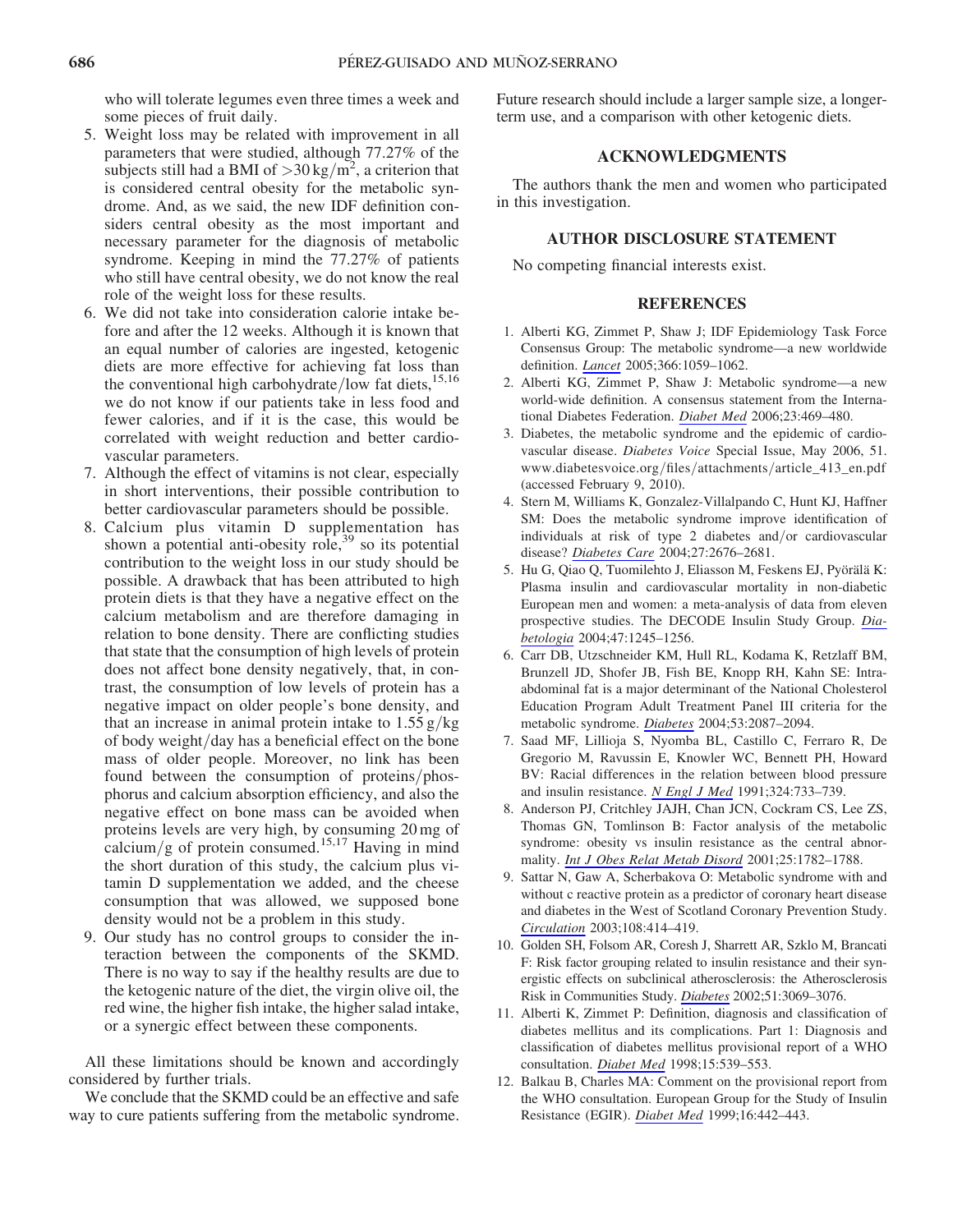- 13. Expert Panel on Detection, Evaluation, and Treatment of High Blood Cholesterol in Adults (Adult Treatment Panel III): Executive Summary of the Third Report of the National Cholesterol Education Program (NCEP). JAMA 2001;285:2486–2497.
- 14. International Diabetes Federation: The IDF Consensus Worldwide Definition of the Metabolic Syndrome. www.idf.org/webdata/ docs/IDF\_Meta\_def\_final.pdf (accessed February 9, 2010).
- 15. Pérez-Guisado J: Arguments in favor of ketogenic diets. Internet J Nutr Wellness 2007;4:2. www.ispub.com/journal/the\_internet\_ journal\_of\_nutrition\_and\_wellness/volume\_4\_number\_2\_31/article\_ printable/arguments\_in\_favor\_of\_ketogenic\_diets.html (accessed January 26, 2010).
- 16. Pérez-Guisado J: Ketogenic diets and weight loss: basis and effectiveness. Arch Latinoam Nutr 2008;58:126–131.
- 17. Pérez-Guisado J: Ketogenic diets: additional benefits to the weight loss and unfounded secondary effects. Arch Latinoam Nutr 2008;58:323–329.
- 18. Pérez-Guisado J, Muñoz Serrano A, Alonso-Moraga A: Spanish ketogenic Mediterranean diet: a healthy cardiovascular diet for weight loss. Nutr J 2008;7:30.
- 19. Pérez-Guisado J: Sportsmen and pH: the importance of lactate and diet [in Spanish]. Apunts Med l'Esport 2010;45:103–107.
- 20. Volek JS, Feinman RD: Carbohydrate restriction improves the features of metabolic syndrome. Metabolic syndrome may be defined by the response to carbohydrate restriction. Nutr Metab 2005;2:31.
- 21. Accurso A, Bernstein RK, Dahlqvist A, Draznin B, Feinman RD, Fine EJ, Gleed A, Jacobs DB, Larson G, Lustig RH, Manninen AH, McFarlane SI, Morrison K, Nielsen JV, Ravnskov U, Roth KS, Silvestre R, Sowers JR, Sundberg R, Volek JS, Westman EC, Wood RJ, Wortman J, Vernon MC: Dietary carbohydrate restriction in type 2 diabetes mellitus and metabolic syndrome: time for a critical appraisal. Nutr Metab 2008;5:9.
- 22. Yancy WS Jr, Foy M, Chalecki AM, Vernon MC, Westman EC: A low-carbohydrate, ketogenic diet to treat type 2 diabetes. Nutr Metab 2005;2:34.
- 23. Nicholson AS, Sklar M, Barnard ND, Gore S, Sullivan R, Browning S: Toward improved management of NIDDM: a randomized, controlled, pilot intervention using a low fat, vegetarian diet. Prev Med 1999;29:87–91.
- 24. Barnard ND, Katcher HI, Jenkins DJ, Cohen J, Turner-McGrievy G: Vegetarian and vegan diets in type 2 diabetes management. Nutr Rev 2009;67:255–263.
- 25. Alvarez-León EE, Henríquez P, Serra-Majem L: Mediterranean diet and metabolic syndrome: a cross-sectional study in the Canary Islands. Public Health Nutr 2006;9:1089–1098.
- 26. Martínez-González MA, Sánchez-Villegas A: The emerging role of Mediterranean diets in cardiovascular epidemiology: mono-

unsaturated fats, olive oil, red wine or the whole pattern? Eur J Epidemiol 2004;19:9–13.

- 27. Babio N, Bulló M, Basora J, Martínez-González MA, Fernández-Ballart J, Márquez-Sandoval F, Molina C, Salas-Salvadó J; Nureta-PREDIMED Investigators: Adherence to the Mediterranean diet and risk of metabolic syndrome and its components. Nutr Metab Cardiovasc Dis 2009;19:563–570.
- 28. Konstantinidou V, Khymenets O, Covas MI, de la Torre R, Muñoz-Aguayo D, Anglada R, Farré M, Fito M: Time course of changes in the expression of insulin sensitivity-related genes after an acute load of virgin olive oil. OMICS 2009;13:431–438.
- 29. Baños G, Pérez-Torres I, El Hafidi M: Medicinal agents in the metabolic syndrome. Cardiovasc Hematol Agents Med Chem 2008;6:237–252.
- 30. Tierney AC, Roche HM: The potential role of olive oil-derived MUFA in insulin sensitivity. Mol Nutr Food Res 2007;51:1235–1248.
- 31. Vasil'ev AP, Strel'tsova NN, Sekisova MA: Effect of omega-3 fatty acids on the serum lipid profile and microcirculation in patients with metabolic syndrome and hypertensive disease [in Russian]. Klin Med (Mosk) 2009;87:37–41.
- 32. Yashodhara BM, Umakanth S, Pappachan JM, Bhat SK, Kamath R, Choo BH: Omega-3 fatty acids: a comprehensive review of their role in health and disease. Postgrad Med J 2009;85:84–90.
- 33. Mattar M, Obeid O: Fish oil and the management of hypertriglyceridemia. Nutr Health 2009;20:41–49.
- 34. Ebbesson SO, Risica PM, Ebbesson LO, Kennish JM, Tejero ME: Omega-3 fatty acids improve glucose tolerance and components of the metabolic syndrome in Alaskan Eskimos: the Alaska Siberia project. Int J Circumpolar Health 2005;64:396–408.
- 35. Monteiro R, Soares R, Guerreiro S, Pestana D, Calhau C, Azevedo I: Red wine increases adipose tissue aromatase expression and regulates body weight and adipocyte size. Nutrition 2009; 25:699–705.
- 36. Liu L, Wang Y, Lam KS, Xu A: Moderate wine consumption in the prevention of metabolic syndrome and its related medical complications. Endocr Metab Immune Disord Drug Targets 2008,8:89–98.
- 37. Jelski W, Szmitkowski M: Effect of ethanol on metabolic syndrome [in Polish]. Pol Arch Med Wewn 2007;117:306–311.
- 38. Park CE, Kim MJ, Lee JH, Min BI, Bae H, Choe W, Kim SS, Ha J: Resveratrol stimulates glucose transport in C2C12 myotubes by activating AMP-activated protein kinase. Exp Mol Med 2007;39:222–229.
- 39. Caan B, Neuhouser M, Aragaki A, Lewis CB, Jackson R, LeBoff MS, Margolis KL, Powell L, Uwaifo G, Whitlock E, Wylie-Rosett J, LaCroix A: Calcium plus vitamin D supplementation and the risk of postmenopausal weight gain. Arch Intern Med 2007;167:893–902.